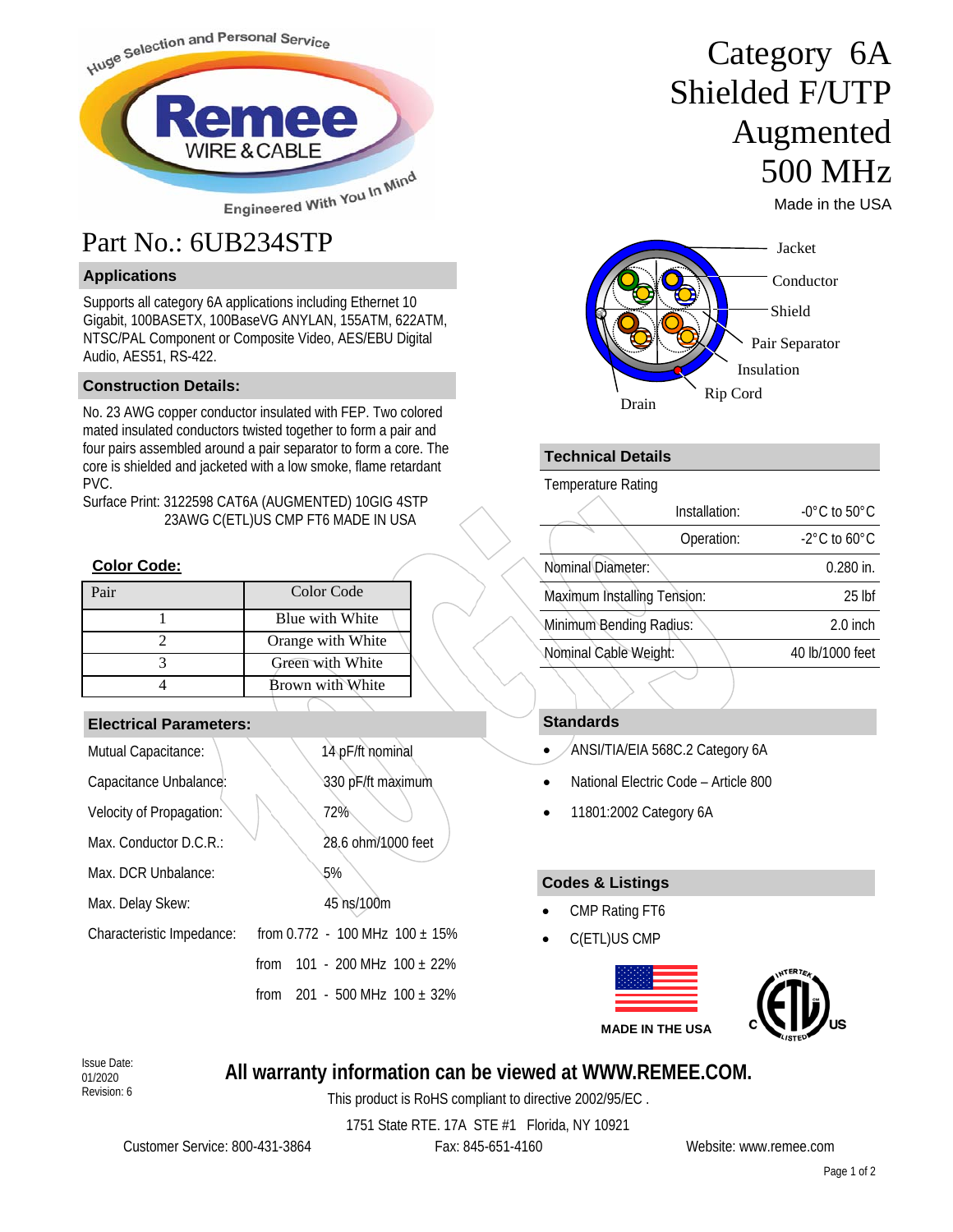

## Category 6A Shielded F/UTP Augmented 500 MHz

Made in the USA

## Part No.: 6UB234STP

### **Electrical Characteristics:**

| <b>Frequency</b> | <b>Return</b>  | <b>Insertion</b>                    | <b>NEXT</b> | <b>PS-NEXT</b> | <b>ACRF</b>    | <b>PS-ACRF</b>     | Prop.          | <b>Alien Crosstalk</b> |                          |
|------------------|----------------|-------------------------------------|-------------|----------------|----------------|--------------------|----------------|------------------------|--------------------------|
|                  | Loss           | Loss                                |             |                |                |                    | <b>Delay</b>   |                        | <b>PS ANEXT PS AACRF</b> |
| <b>MHz</b>       |                | $(dB/100m)$ $(dB/100m)$ $(dB/100m)$ |             | (dB/100m)      |                | (dB/100m)(dB/100m) | (dB/100m)      | (dB/100m)              | (dB/100m)                |
|                  |                | Minimum Maximum Minimum             |             | <b>Minimum</b> | <b>Minimum</b> | <b>Minimum</b>     | <b>Maximum</b> | <b>Minimum</b>         | <b>Minimum</b>           |
| 1                | 20.0           | 2.0                                 | 74.3        | 72.3           | 67.8           | 64.8               | 570.0          | 67.0                   | 67.0                     |
| $\overline{4}$   | 23.0           | 3.8                                 | 65.3        | 63.3           | 52.8           | 52.8               | 552.0          | 67.0                   | 66.2                     |
| 8                | 24.5           | 5.3                                 | 60.8        | 58.8           | 46.7           | 46.7               | 546.7          | 67.0                   | 60.1                     |
| 10               | 25.0           | 5.9                                 | 59.3        | 57.3           | 44.8           | 44.8               | 545.4          | 67.0                   | 58.2                     |
| 16               | 25.0           | 7.4                                 | 56.2        | 54.2           | 40.7           | 40.7               | 543.0          | 67.0                   | 54.1                     |
| 20               | 25.0           | 8.3                                 | 54.8        | 52.8           | 38.8           | 38.8               | 542.0          | 67.0                   | 52.2                     |
| 25               | 24.3           | 9.3                                 | 53.3        | 51.3           | 36.8           | 36.8               | 541.2          | 67.0                   | 50.2                     |
| 31.25            | 23.6           | 10.5                                | 51.9        | 49.9           | 34.9           | 34.9               | 540.4          | 67.0                   | 48.3                     |
| 62.5             | 21.5           | 14.9                                | 57.4        | 45.4           | 28.9           | 28.9               | 538.6          | 65.6                   | 42.3                     |
| 100              | 20.1           | 19.1                                | 44.3        | 42.3           | 24.8           | $24.8^{\circ}$     | 537.6          | 62.5                   | 38.2                     |
| 155              | 18.8           | 24.0                                | 41.4        | 39.4           | 21.0           | 21.0               | 536.9          | 59.6                   | 34.4                     |
| 200              | 18.0           | 27.5                                | 39.8        | 37.8           | 18.8           | 18.8               | 536.5          | 58.0                   | 32.2                     |
| 250              | 17.3           | 31.0                                | 38.3        | 36.3           | 16.8           | $16.8^{\circ}$     | 536.3          | 56.5                   | 30.2                     |
| 300              | 16.8           | 34.2                                | 37.1        | 35.1           | 15.3           | 15.3               | 536.1          | 55.3                   | 28.7                     |
| 350              | $16.3^{\circ}$ | 37.2                                | 36. N       | 34.1           | 13.9           | 13.9               | 535.9          | 54.3                   | 27.3                     |
| 400              | 15,9           | 40.0                                | 35.3        | 33.3           | 12.8           | 12.8               | 535.8          | 53.5                   | 26.2                     |
| 500              | 15.2           | 45.2                                | 33.8        | 31.8           | 10.8           | 10.8               | 535.6          | 52.0                   | 24.2                     |

### **Preparation For Shipment**

The cable shall be packaged to preclude the inducement of damage due to handling and transportation, and shall be in accordance with the best commercial practices available. Shipping containers shall be constructed as to eliminate any possible damage to the cables due to shipment.





01/2020 Revision: 6

### **All warranty information can be viewed at WWW.REMEE.COM.** Issue Date:

This product is RoHS compliant to directive 2002/95/EC .

Customer Service: 800-431-3864 Fax: 845-651-4160 Website: www.remee.com

1751 State RTE. 17A STE #1 Florida, NY 10921